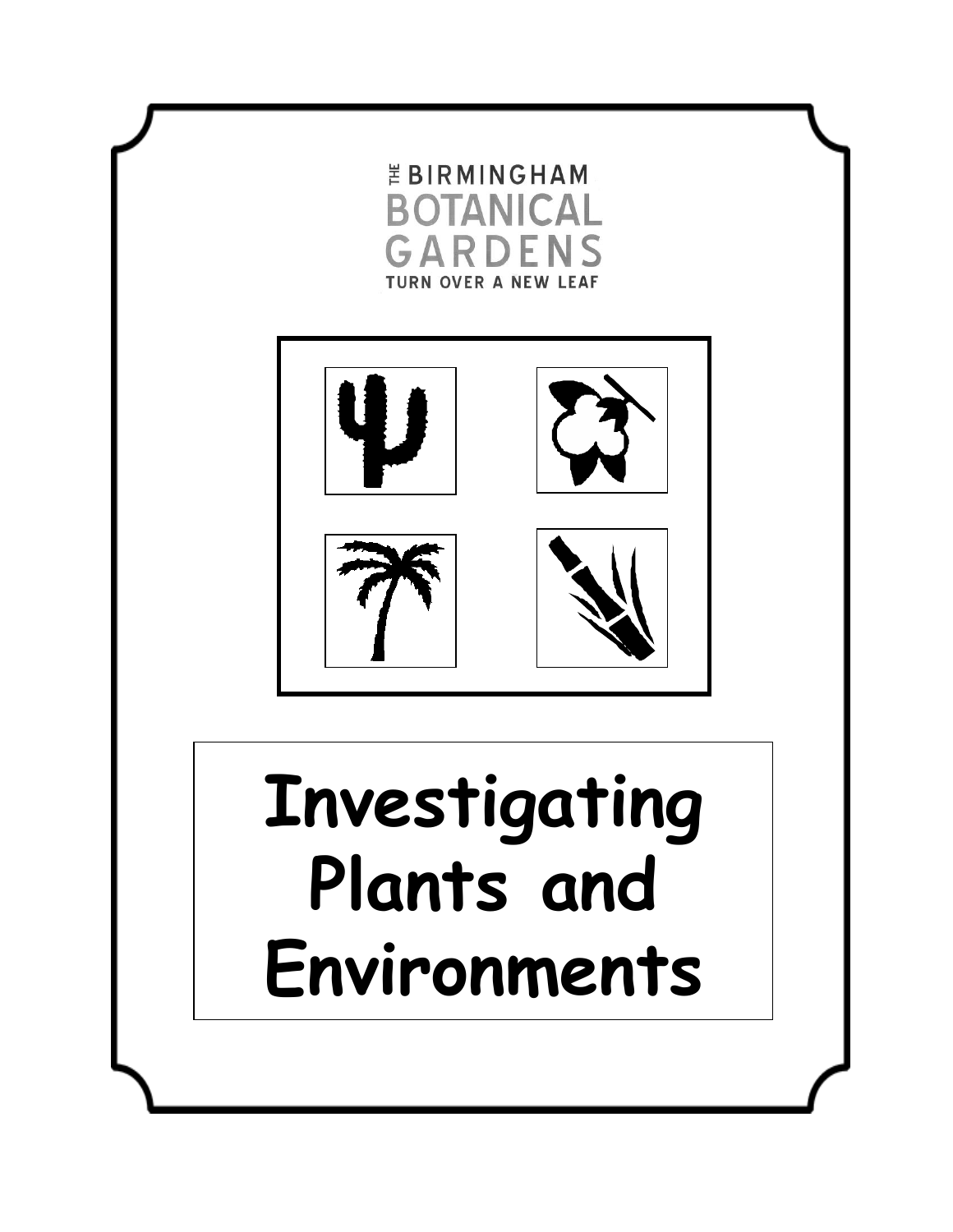Birmingham Botanical Gardens lends itself to the study of plants and environments with four glasshouses representing different climatic regions: tropical, sub-tropical, Mediterranean and desert. In addition, other environments such as alpine can be found outdoors.

You may wish to use these activities in the context of looking at plants and climates representative of a particular country or region, for example South America, Mediterranean Europe, St Lucia, Jamaica, India, Pakistan.

## **Description of Activities**

## **What is each environment like?**

Pupils can compare each climate using their senses and describe what each environment feels like. They can also measure and record environmental factors such as temperature, humidity, rainfall and soil moisture using a range of scientific equipment.

Worksheets A and B can be used to record observations and measurements. (Print off multiple copies if you want to study/experience more than one climate.)

The data can then be presented and compared in a variety of ways back at school (links to maths and computing).

## **Where in the world can we see these environments?**

For each environment, pupils can plot onto a map of the world the countries of origin they find on the plant labels. Worksheet C has a map of the world that can be used, which also shows the location of the Equator and the Tropics of Cancer and Capricorn.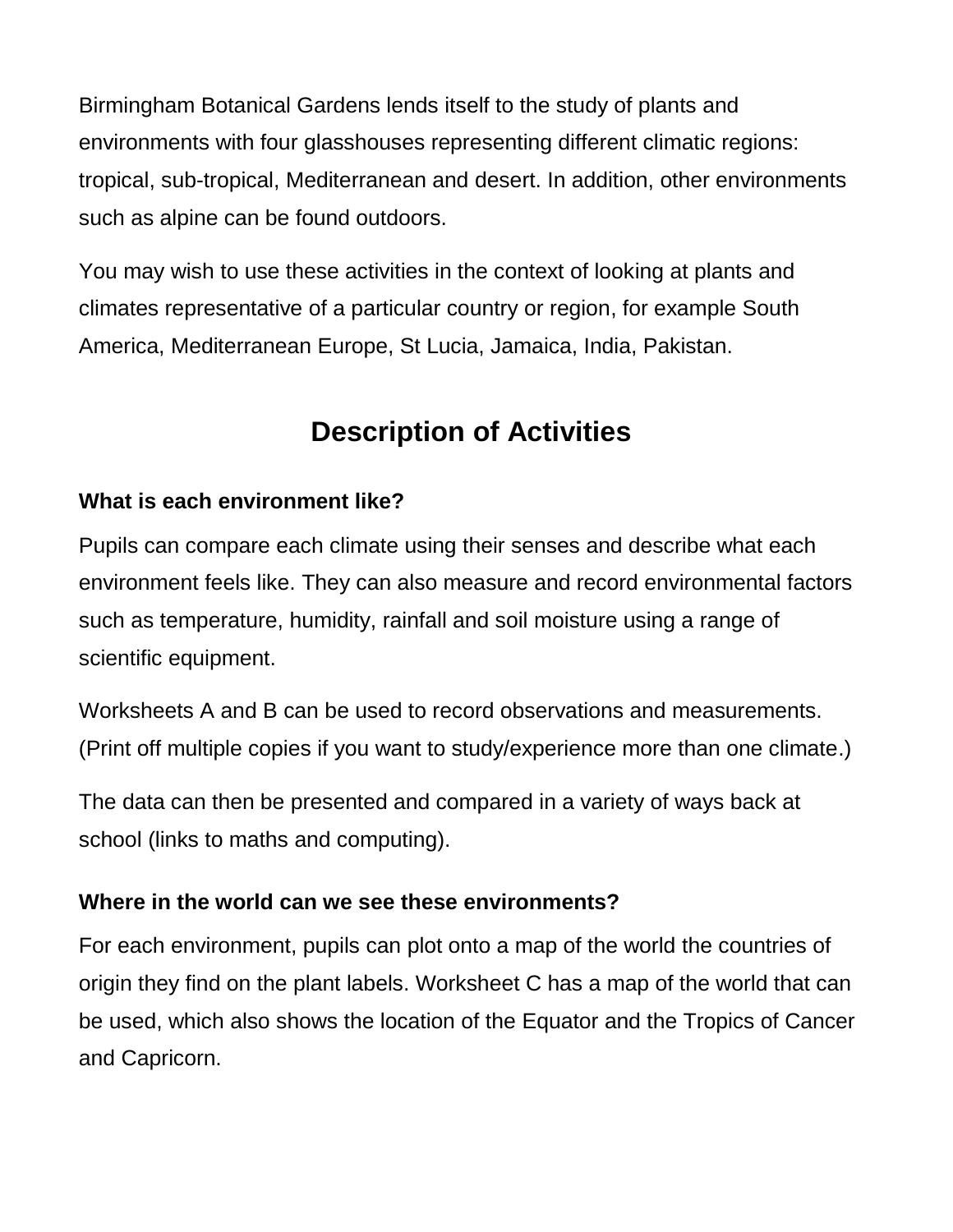## **How are the plants arranged?**

Looking at the arrangement of plants in the greenhouse is an ideal way of stimulating map work. This can be by locating the position of plants and marking them onto a plan or alternatively finding particular plants, which have already been marked on a plan. A plan of the glasshouses is attached (Worksheet D).

## **How are the plants adapted to their environment?**

Basic understanding of plant adaptations can be developed through fun activities such as pupils imagining they are explorers. Observational awareness is heightened by pupils being allowed hands-on experience of plants in the glasshouses. Worksheet E can be used for pupils to sketch a plant from each glasshouse and identify how it is adapted to its environment. Another activity involves pupils filling in a Plant Passport so that the plant can be moved from one country to another (Worksheet F).

## **How are plants used by people?**

Worksheet G can be used for pupils to record food and other economic plants that they find in the glasshouses. They can record not only the plant's name, but also the part of the plant used, country of origin and climate required. The location of these plants can be used to develop map skills.

The cultural use of plants can be explored through handling sessions. These use artefacts from around the world, including musical instruments. (Please contact the Education Team for more information or visit the website).

An interesting exercise is to ask pupils to imagine that they are marooned in a certain environment such as a desert. Can they find, for example, anything to eat or drink or materials to build a shelter? They could create a Survivor's Diary to record their ideas.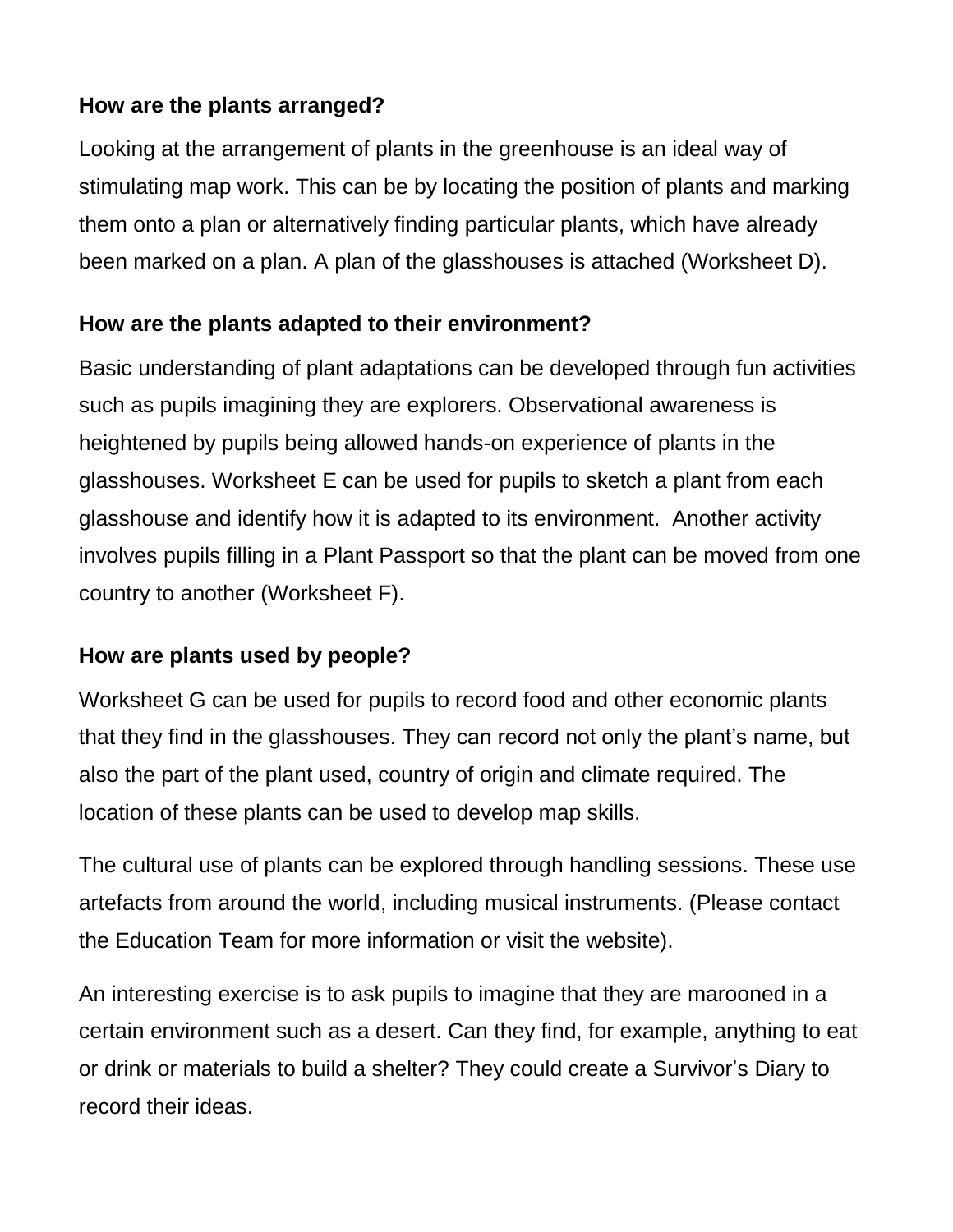Another activity, called 'Starting the Day' (Worksheet H), takes everyday items used in the morning, examines their plant ingredients and where they come from.

## **Resources**

The following scientific instruments are located in each glasshouse: thermometer, hygrometer (to measure percentage humidity), soil moisture meter, rain gauge.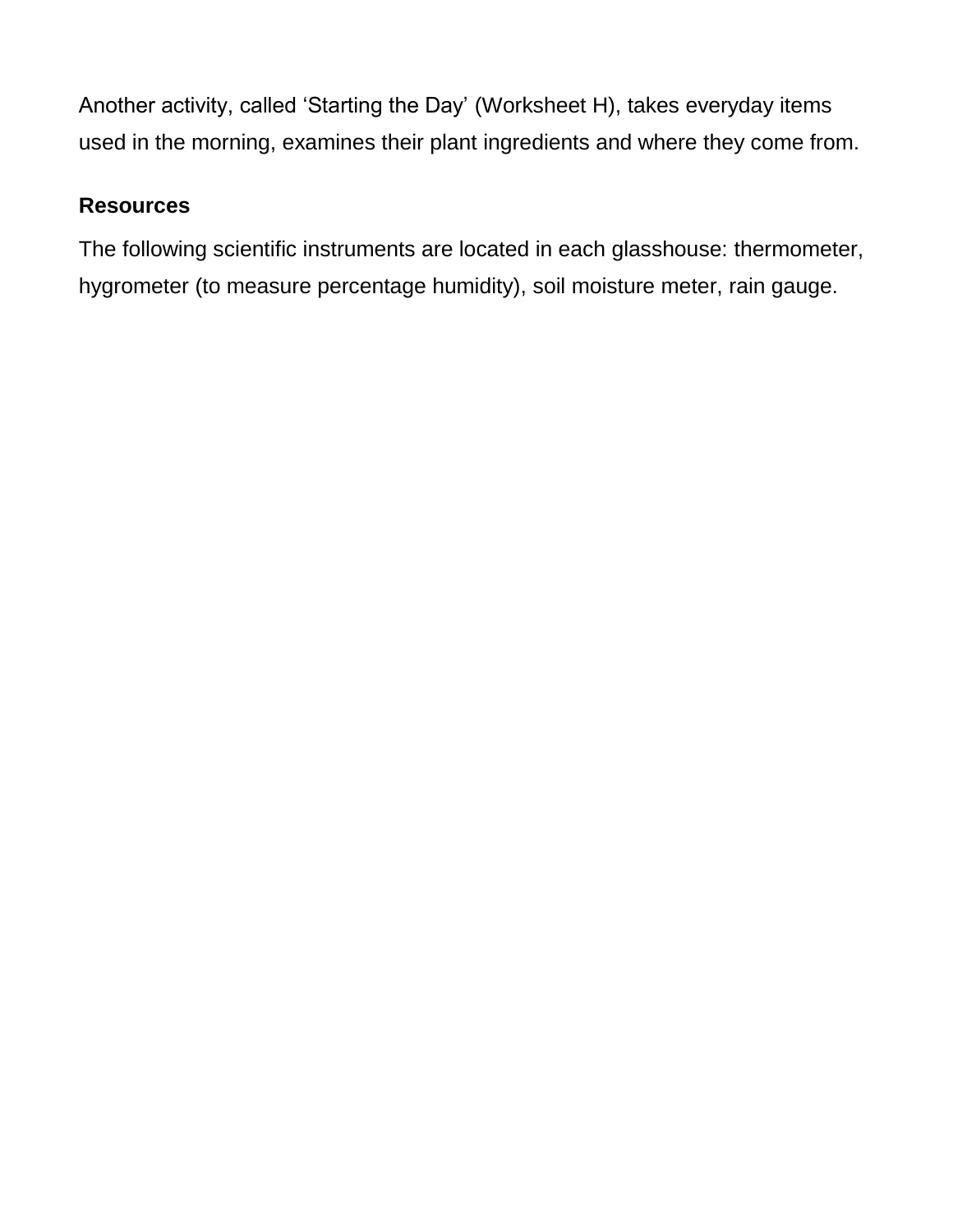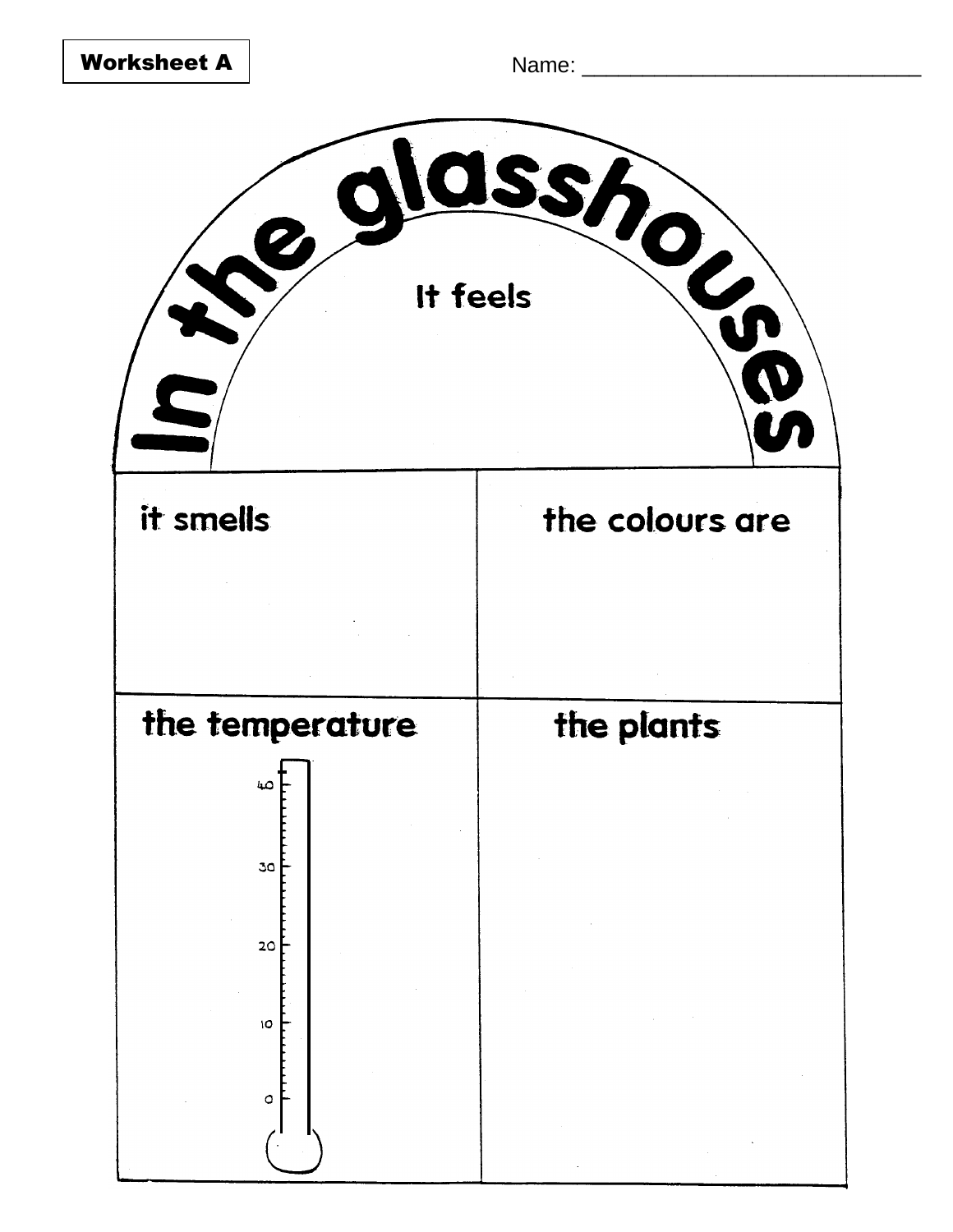#### Worksheet B  $\parallel$

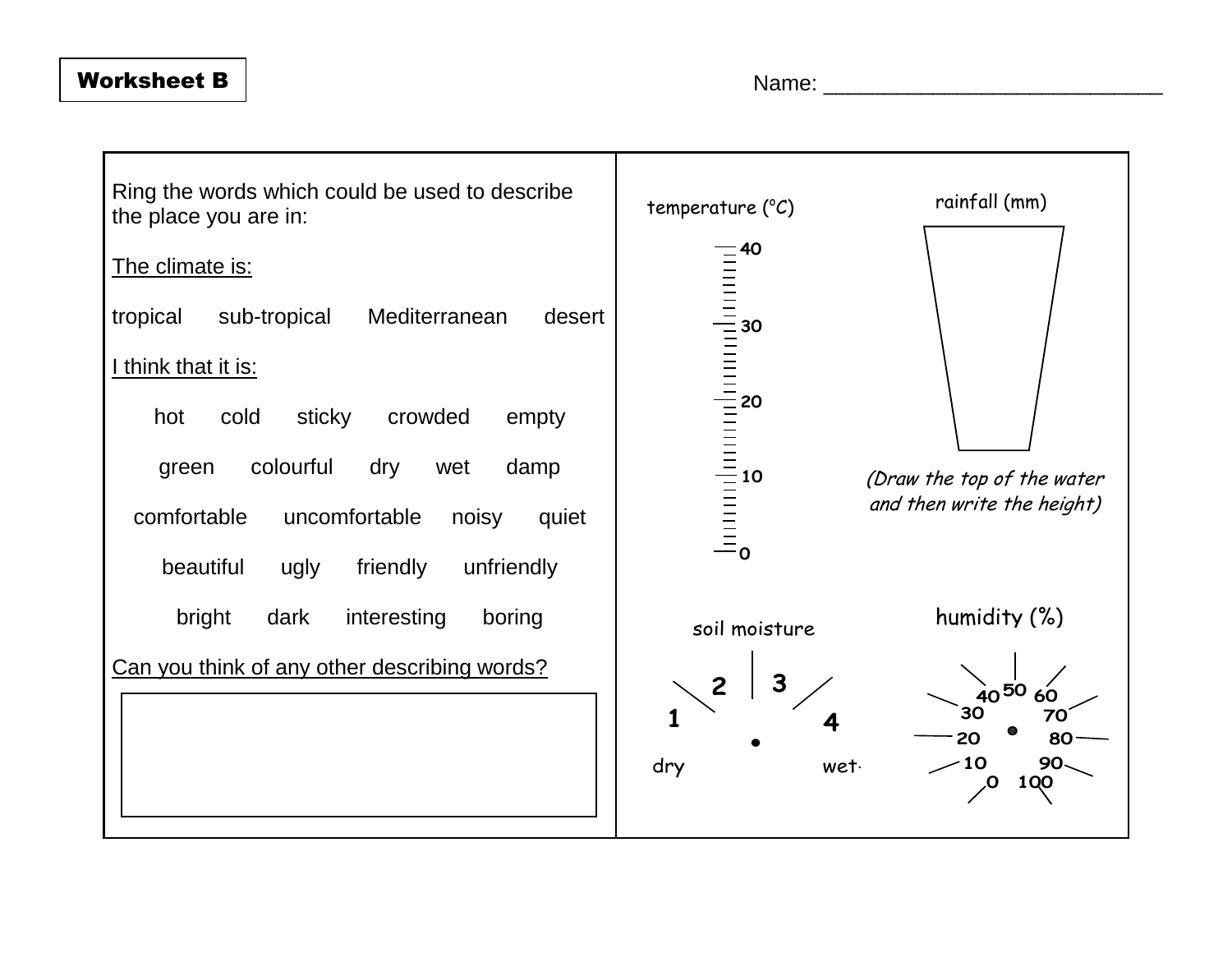## Worksheet C  $\vert$

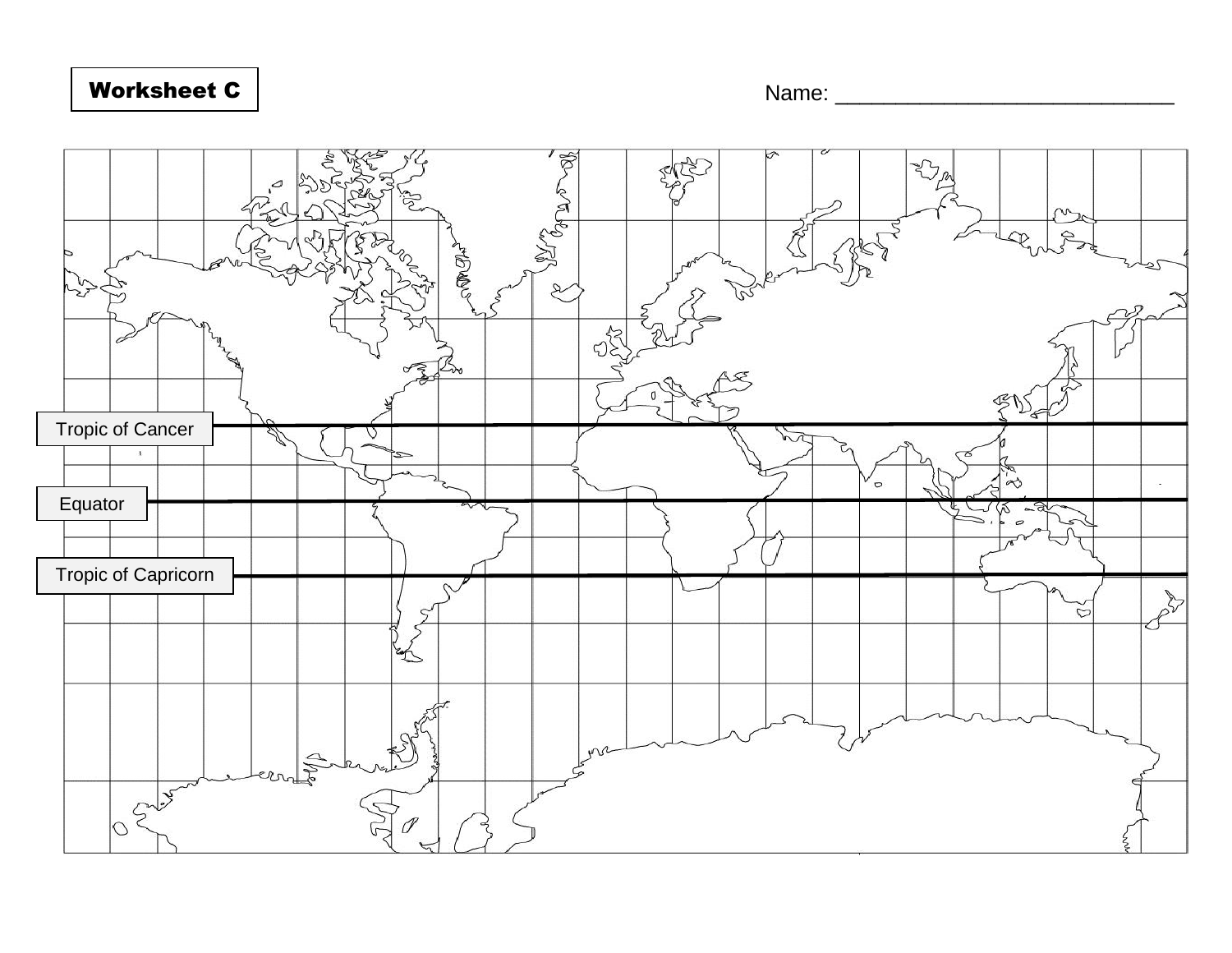## **Worksheet D** | **Name:** 2008 | 2008 | 2008 | 2008 | 2019 | 2019 | 2019 | 2019 | 2019 | 2019 | 2019 | 2019 | 2019 | 2019 | 2019 | 2019 | 2019 | 2019 | 2019 | 2019 | 2019 | 2019 | 2019 | 2019 | 2019 | 2019 | 2019 | 2019 | 20

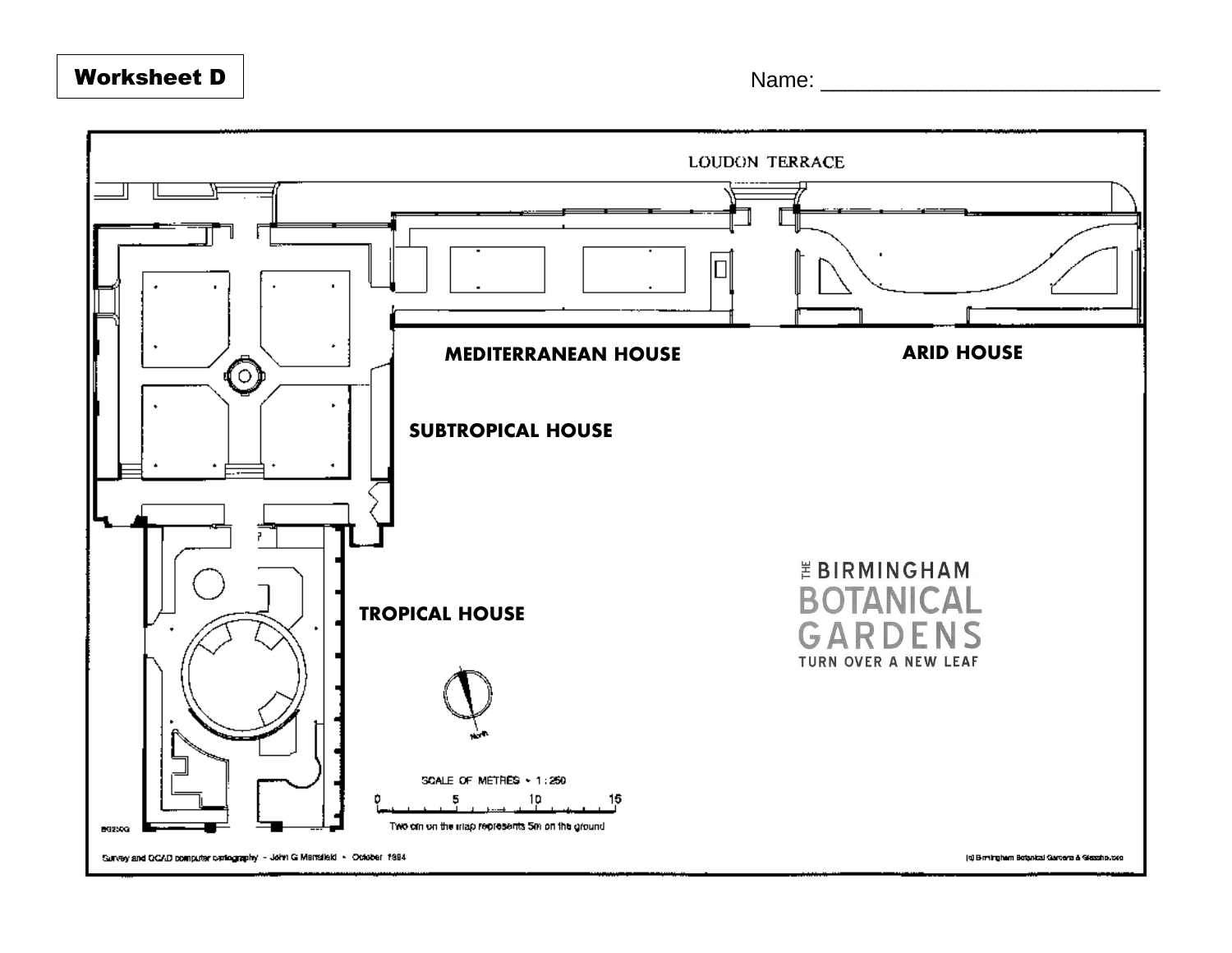| <b>Tropical House</b>                                                                                            | <b>Sub-tropical House</b>                                                                      |
|------------------------------------------------------------------------------------------------------------------|------------------------------------------------------------------------------------------------|
| Draw a plant with coloured leaves<br>to absorb sunlight, or a drip tip to<br>direct rainwater towards the roots. | Draw a plant with large leaves to<br>absorb lots of sunlight.<br>(Remember to show the veins!) |
|                                                                                                                  |                                                                                                |
| Name of plant:                                                                                                   | Name of plant:                                                                                 |
|                                                                                                                  |                                                                                                |
| <b>Mediterranean House</b><br>Draw a citrus fruit with a thick,                                                  | <b>Arid House</b><br>Draw a <b>cactus</b> with a <b>fat stem</b> to store                      |
| rough, bumpy skin to protect it<br>from the heat of the sun.                                                     | water, and spikes to protect it<br>from predation by animals.                                  |
|                                                                                                                  |                                                                                                |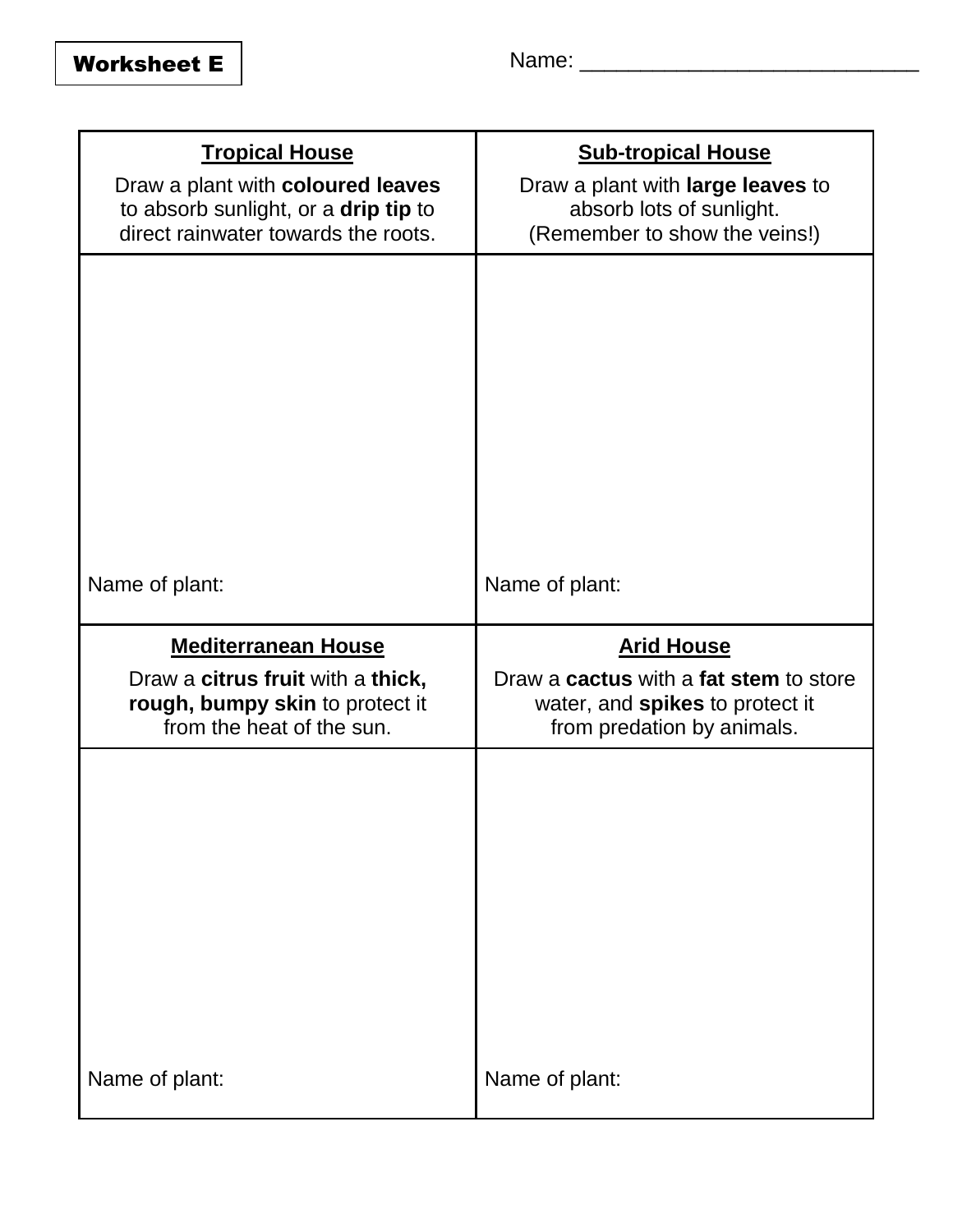## **Worksheet F**

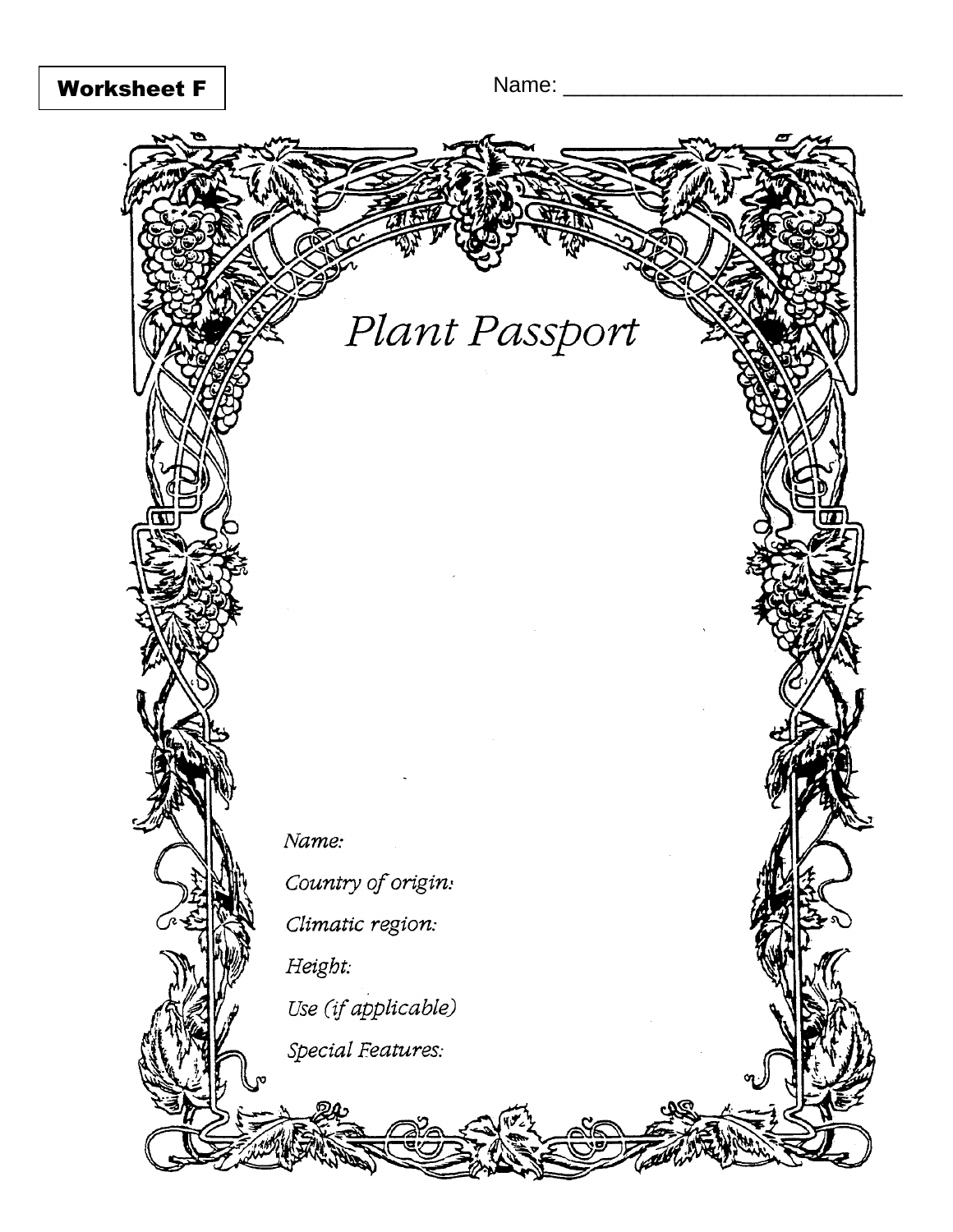Write the names of any useful plants that you find in the glasshouses. Next to the name of the plant, add information such as: the country of origin (check the black labels), the climate in which it grows (e.g. tropical) and the part of the plant used (e.g. stem, leaf, roots).

| <b>Food and Drink</b> | <b>Medicine</b> | 日<br><b>House &amp; Home</b> |
|-----------------------|-----------------|------------------------------|
|                       |                 |                              |
|                       |                 |                              |
|                       |                 |                              |
|                       |                 |                              |
|                       |                 |                              |
|                       |                 |                              |
|                       |                 |                              |
|                       |                 |                              |
|                       |                 |                              |
|                       |                 |                              |
|                       |                 |                              |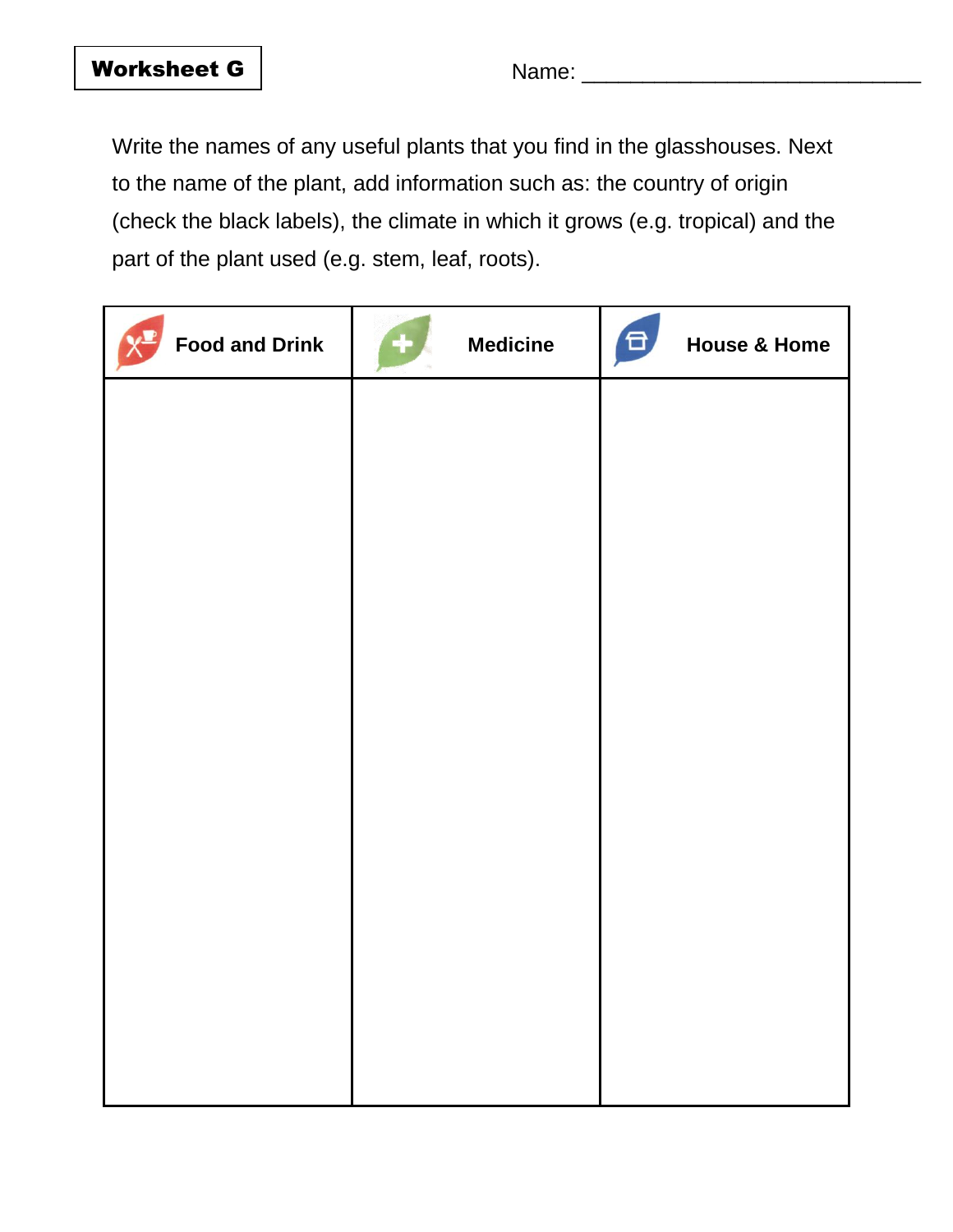## Worksheet H Name: \_\_\_\_\_\_\_\_\_\_\_\_\_\_\_\_\_\_\_\_\_\_\_\_\_\_\_\_

## **Starting the Day the Botanical Way**

Did you know that in the time between getting up and going to school you use many plants without even knowing it?

Explore the glasshouses to find and draw these useful plants. Read the information on the white labels and look out for these symbols: